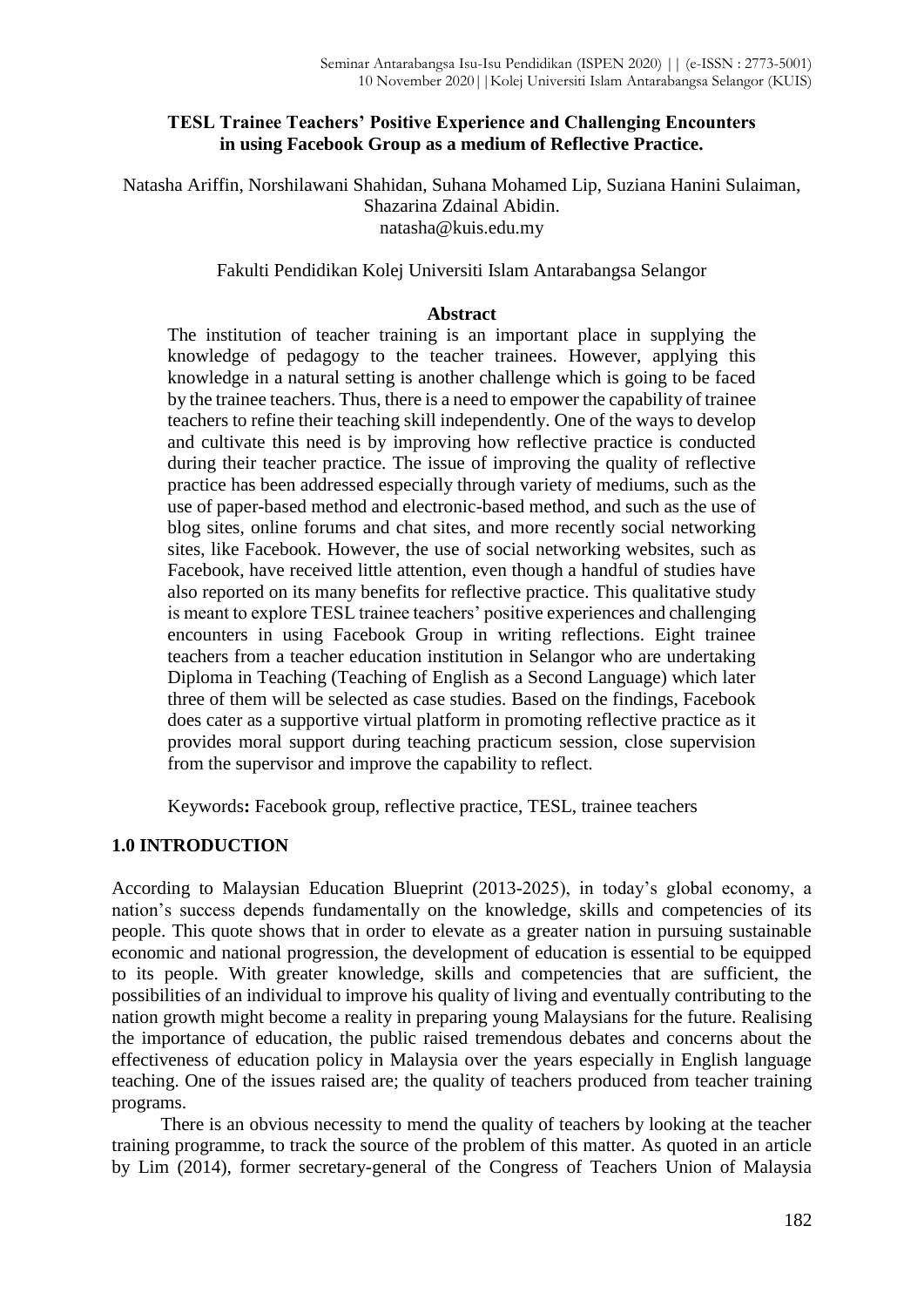Shahul Hamid Mydin Shah criticized the current training of teacher education as stated insufficient in producing good quality teachers. It is expected that teacher candidates should be versatile in terms of intelligence, emotional state and interpersonal skills. Despite the fact, the filtering procedures have been improved by introducing interview session, to get a well rounder candidate is somehow challenging. However, through the courses of teacher training, improving and elevating the teaching skills has its possibilities.

It can conclude that teaching profession face many challenges and changes from time to time. As a matter of fact, there is no stopping point and problems will always occur and progression is going to continue. This is where the capability to critically reflect through changes and challenges is essential and hopefully assisting future teachers to independently improve towards betterment. According to Belvis, Pineda, Armengol, & Moreno (2012), continuous teacher education is a key element to ensure the quality of teaching as well as providing appropriate responses to the changing demands of our society. One of the assessments that should be empowered in teacher training programme is through reflective practice. The empowerment of it should be considered further.

## **2.0 BACKGROUND OF THE STUDY**

In teacher training programme, reflective practice is a common and yet vital tool to improve and develop the teaching skill of trainee teachers. Jones & Ryan (2014) the concept of reflective writing has had increasing attention in research since mid-1970s and it is now well established as a characteristic of 'good teacher'. During the process of reflecting, trainee teachers will develop their methodology of teaching to be a 'good teacher'. Accordingly, throughout the process of reflective writing, the trainee teachers will examine the strengths and his/her weaknesses by writing reflections as a mode of documenting the problems or issues arisen. By gathering all the information, it allows the trainee teachers to analyse and implement actions on the outcomes of the lesson. This practice is commonly used during practicum session or also known as teaching practice where the trainee teachers get an insight of the authentic teaching and learning experiences.

Bruster & Peterson (2013) said that the emphasis on reflective writing challenges teacher educators to create programs that provide constructive ways for teacher candidates to engage in reflective writing. This practice allows its practitioners to think critically of any particular actions in order for improvement towards any problems. By training the trainee teachers to be more independent learners, it can help them in order to make better decisions during real-life working experience. By observing, analysing and deciding affair, it can improve teacher performance thus hopefully gives positive effect to the quality of teaching and learning process. It is adhered to what has been mentioned by Coulson Debra, Coulson, & Harvey (2013) that reflective writing is widely discussed in the literature as a tool for promoting learning and higher order thinking skills, developing professional practice and facilitating and structuring learning through experience.

There are various medium of reflective writing which are paper-based technique such as using diaries and composing portfolio to electronic-based technique like e-portfolio and blogging. Both reflective tools have an ambivalent opinion since none of the tool is a perfect tool. The rapid emergence of internet opens up the endless possibilities of knowledge accessing and multiple purposes especially in Malaysia. According to Department of Statistics Malaysia (2016), internet users in Malaysia were utilizing internet in a number of activities such as social networks (84.3%), getting information about goods and services (79.6%), downloading images, movies, videos or music; playing or downloading games (76.1%) and sending or receiving e-mails (68.4%). Social networking sites or also known as SNS are hugely dominating the usage of internet especially in Malaysia. The involvement of internet has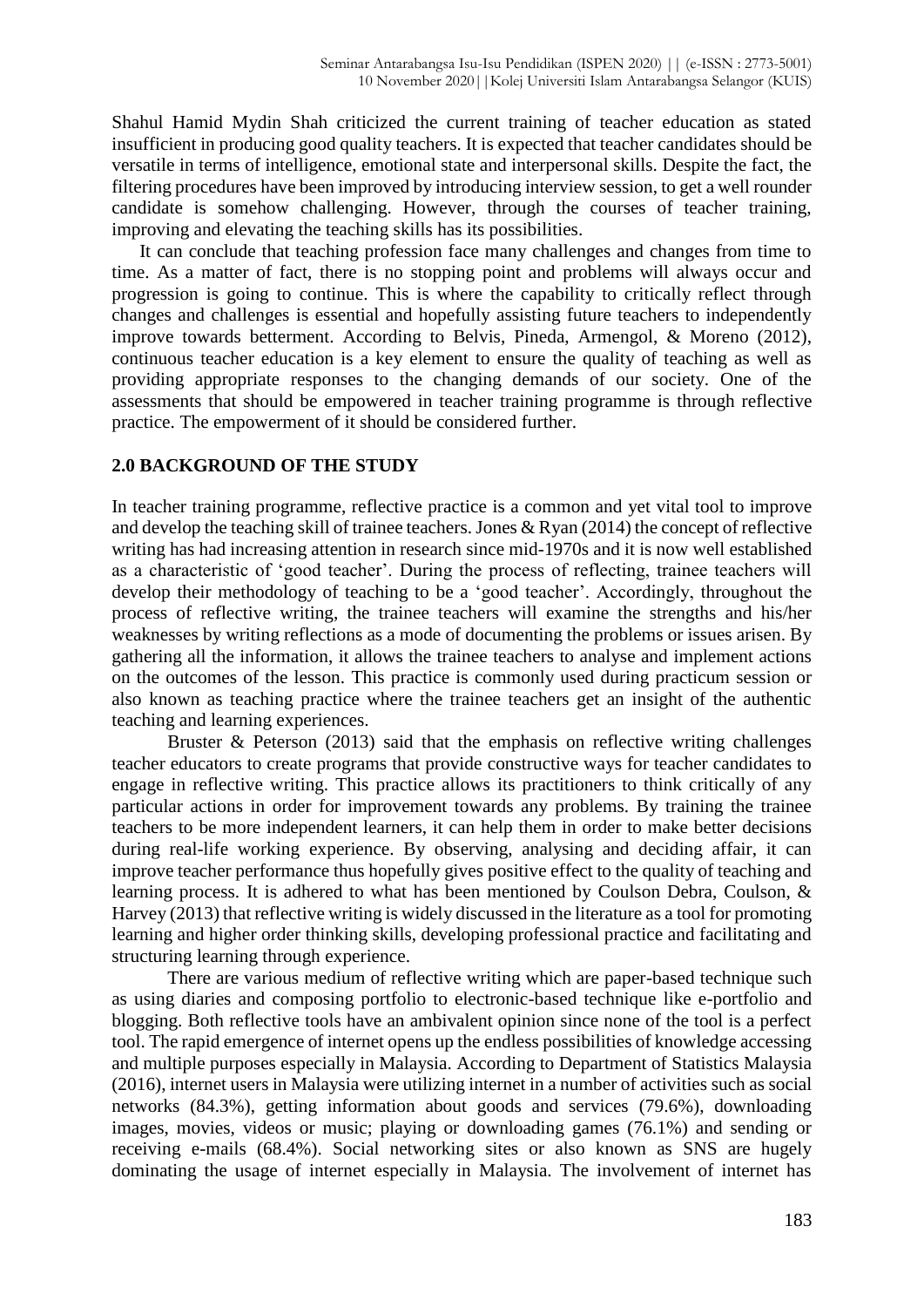definitely changed and transformed the way people communicate and so does the learning process.

Due to the nature of its features that cultivate content sharing, active interactions and participation, collaboration and critical thinking, researchers and educationists spot the potential and possibilities of utilizing social networking sites in this  $21<sup>st</sup>$  century. As mentioned by Killeavy & Moloney (2010) they described online communities of practice as professionals engaged in the social production of meaning. Added by Wenger (1998) such communities of practice are characterised by sustained mutual relationships, shared ways of engaging in doing things together, rapid flow of information and propagation of innovation, and knowing what others can do. As exchanging immediate information and feedback can be achieved by electronic-based tools, there is a possibility to equip the strength the quality of reflective practice in order to empower trainee teachers during teaching practice which cannot be accomplished if the medium of reflective tool is paper-based. Thus, in this research, Facebook Group is utilized as a medium of reflective practice which derived to two research questions;

- i. What are the positive experiences of TESL trainee teachers in using Facebook Group as a medium of reflective practice?
- ii. What are the challenging encounters of TESL trainee teachers in using Facebook Group as a medium of reflective practice?

# **3.0 METHODOLOGY**

This research is conducted in qualitative manner because it is suitable and relevant to the nature of this research due to its capability to explore trainee teachers' positive experiences and challenging encounters in using Facebook Group as a medium of reflective practice. Concurrently, trainee teachers' reflections and activities in Facebook Group will complement the interview data. Case study is chosen as an approach of this research. According to Kumar (2011), a case could be an individual, a group, a community, an instance, an episode, an event, a subgroup of a population, a town or a city. In the same manner, Merriam (2009) added further that this approach is an in-depth description and analysis of a bounded system. Relating these two definitions to this research, a case for this study will focus on three out of eight participants in this study. Based on the experience that they go through; the three participants are chosen in order to get an in-depth data through face to face semi-structured interview. Simultaneously, the researcher needs to determine an analysis of a bounded system which lead to a significant basis of choosing an accurate set of characteristics that represent the in-depth data of this study.

This setting of the research is the online space of the Facebook group discussion platform. The participants of this study are purposely selected from one of the private higher institutions in Selangor which is one of the private institutions that offer teaching courses managed by Faculty of Education which was existed since April 2008. All qualified trainee teachers are going to undergo teaching practicum for about fourteen weeks which is on their last semester. They are sent to certain primary schools whether in Selangor, Negeri Sembilan or Kuala Lumpur of their choice. Not only that, the appointment of each supervisor and teacher mentor in schools are appointed by this department too. In order to pass teaching practicum, the trainee teachers need to score B which denoted 3.00 CGPA.

The online or virtual setting of this research is Facebook Group discussion platform. Groups are Web pages where Facebook users are free to browse, create, join or subscribe any groups that pursue his/her particular interest. According to Abram & Karasavas (2018), this feature of Facebook allows the users to elect the audience that you prefer and communicate with those who have the same mutual interest. This setting for the trainee teachers to compose their weekly reflections will be in a Facebook Group called 'Weekly Reflection with Miss Tasha'. This particular Facebook Group is meant and acted as a medium where it serves several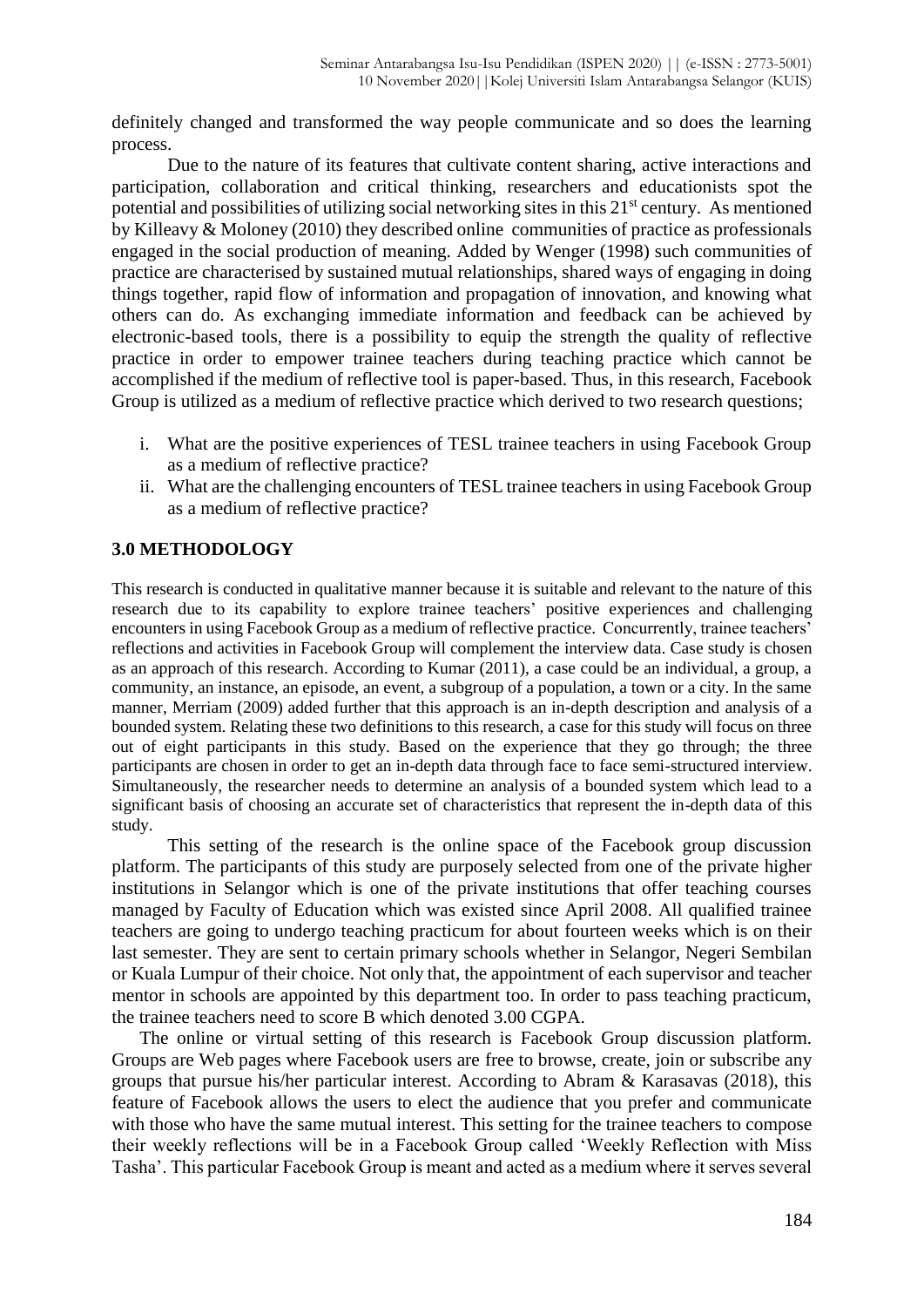purposes mainly as a tool to do their reflective practice, and to garner support, solidarity or simply to share the same goals or interest. This group is going to be managed by the researcher who acts as participant observer. This group was a closed group in Facebook which indicated that the administrator is the only one who can approve the request to join the group. Closed group is managed by the researcher to collect the data and to ensure privacy between the trainee teachers and the researcher. Other than that, it is to avoid irrelevant participants to join the group. Based on the studies that criticize the issue of privacy of profile data (Hew, 2011; Petrovic et al., 2016; Villiers, 2010; Wang et al., 2012), in this research the trainee teachers can choose to create new profile in Facebook or if they are comfortable and there is no issue regarding security, then they are allowed to use their real Facebook account.

# **4.0 RESEARCH FINDINGS**

In terms of frequency of logging into Facebook, Miss Aina and Sir Mir admitted to logging into Facebook on a daily basis, these two trainee teachers admitted that they utilized the time to compose the reflections and at the same time browsing information in Facebook looking for inspiration especially in teaching and learning materials. On the other hand, Sir Aus admits to logging into Facebook only on a weekly basis, just solely to compose the reflections and logging off. General purposes for using Facebook for Sir Mir and Miss Aina are to search for news updates and obtaining ideas and inspiration especially related to teaching aids. On the other hands, Sir Aus mainly used his Facebook account to compose his online weekly reflections, and not for other purposes. In terms of their awareness of the audience involved in Facebook group; They knew that there were two audiences in the Facebook Group which are the supervisor and the other trainee teachers who are under the same supervisor. Sir Mir added that he viewed his supervisor in that group as a prominent figure to impress through his reflections. Thus, it led him to compose his reflections by using formal language.

### **4.1 Positive Experiences of TESL trainee teachers in using Facebook Group as a medium of reflective practice.**

Based on the research findings, three positive experiences can be felt by the participants of the research which are:

- a) Facebook Group can encourage proximity and support from the supervisor.
- b) Facebook Group can foster trainee teachers' capabilities and dedication towards composing reflections.

The interview transcript and the Facebook post will be discussed below.

## **a) Facebook Group can encourage proximity and support from the supervisor.**

These trainee teachers believed that Facebook group allowed them to build rapport and get connected with the supervisor throughout the practicum session, and not only during teaching observations. Miss Aina claimed that the supervisor can have immediate conversations with the trainee teachers through the features provided by Facebook, such as like, comment and share features. She explained further that she can check the comments and share anything in the group. She mentioned that;

*"You can comment anything, also, we can...we can check the comments, also share anything in the group." (Miss Aina, personal communication, Interview 1)*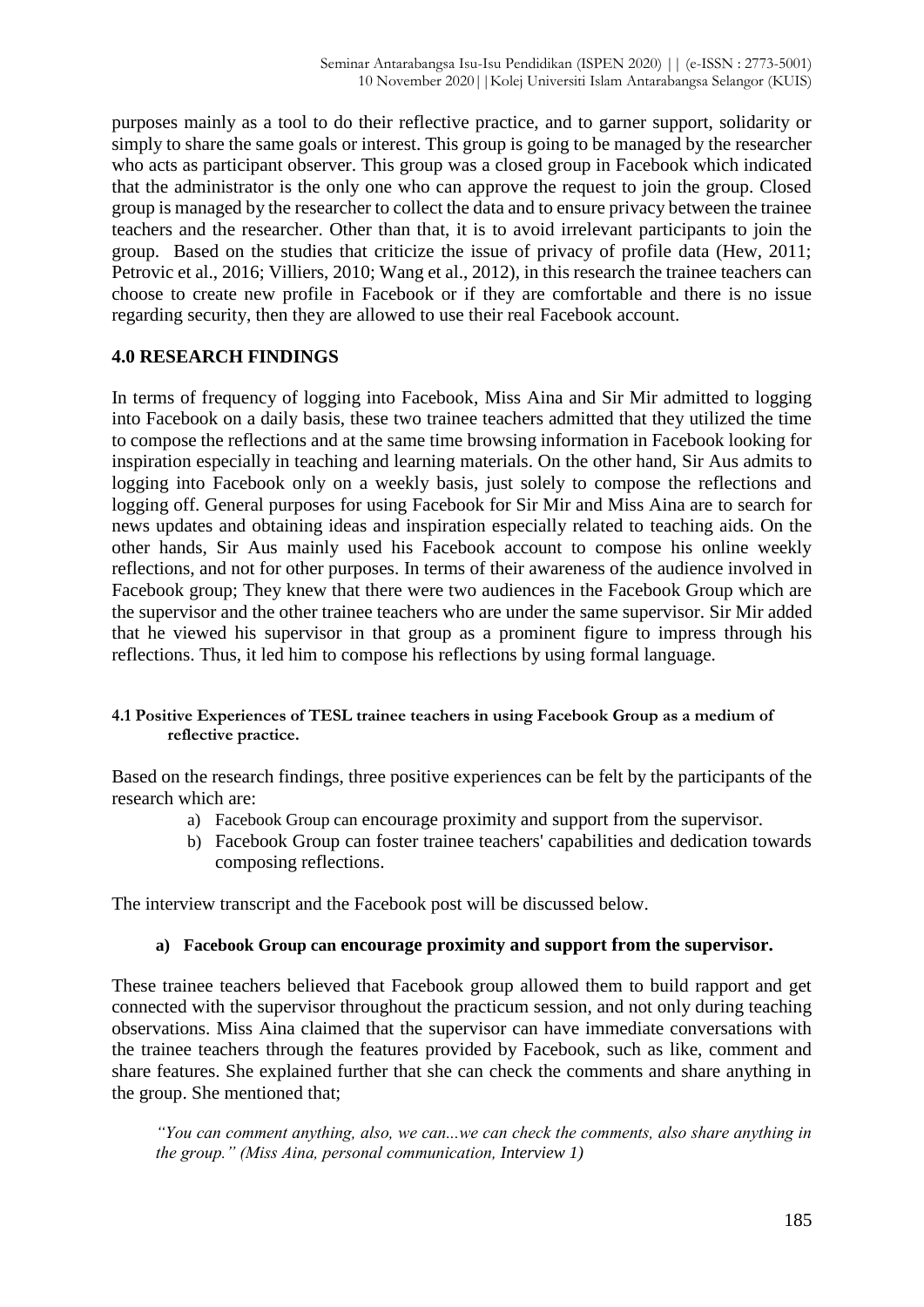Seminar Antarabangsa Isu-Isu Pendidikan (ISPEN 2020) || (e-ISSN : 2773-5001) 10 November 2020||Kolej Universiti Islam Antarabangsa Selangor (KUIS)



Based on this conversation thread between the supervisor and Miss Aina, the main concern of the supervisor was to know how her teaching in the classroom was. She replied it was an OK experience so far, but she did need to put an extra effort to walk around the class to monitor the students. She added further ending her reply with anxious laughing emoticon that she might use the hand duster to hit the students. Her supervisor advised her to avoid body contact at all cause. Miss Aina replied that her supervisor in school give her tips to us attention grabber in the classroom. Lastly, the supervisor ended the conversation by saying she is looking forward to seeing how well the attention grabber works during the first observation.

Sir Aus affirmed this positive experience in this research by commenting the same aspect as mentioned earlier by Miss Aina. He stated that;

| Missnatasha." " Dk tell me which part of the lesson plan that<br>you don't understand yet?                                         |
|------------------------------------------------------------------------------------------------------------------------------------|
| Like - Reply - 2w                                                                                                                  |
| more to not sure miss but i'm okay to the now<br>Aus                                                                               |
| Like - Reply - 2w                                                                                                                  |
| Missnatasha<br>there is one quote about<br>Aus<br>confusion: Anyone who isn't confused really doesn't<br>understand the situation. |
| So, get back to me when you know what exactly you wanna<br>ask                                                                     |
| Like Reply - 2w                                                                                                                    |
| Write a reply                                                                                                                      |

*"Positive things, easy to reach you. You monitor us closely." (Sir Aus, personal communication, Interview*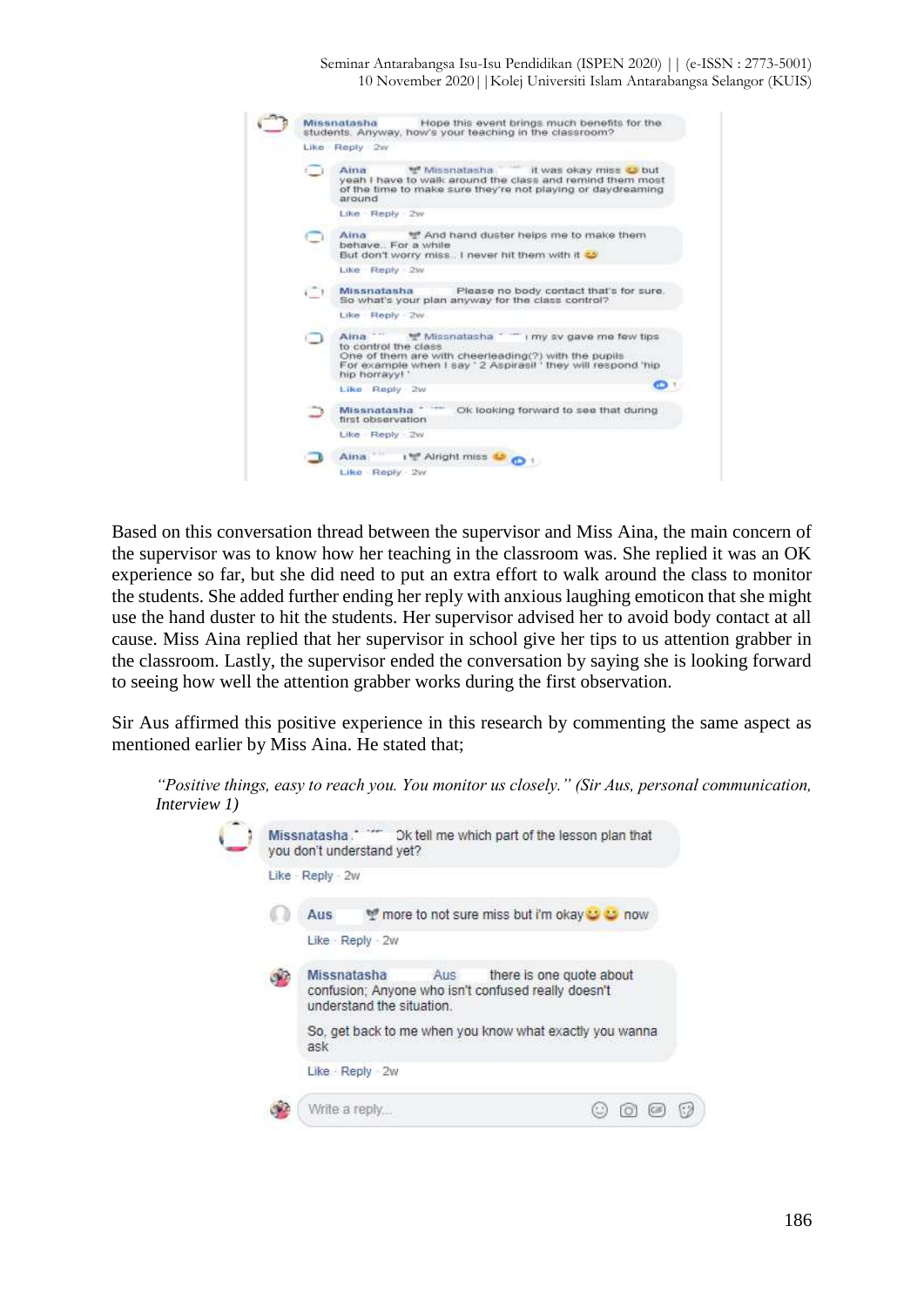In his second week reflection he mentioned that he did have problem regarding composing the lesson plan by using CEFR. Due to that, the supervisor did clarify with him on which part he did not understand yet which he replied that he understood about it already.

# **b) Facebook Group can foster trainee teachers' capabilities and dedication towards composing reflections.**

For Sir Mir, he asserted that the positive experience he felt through online reflections that he composed in Facebook group was it motivated him to write a better reflection. It fosters his capabilities and dedication towards composing reflections. For Sir Mir, writing reflections of this teaching practicum experience on Facebook did create a healthy competition as it cultivated his dedication to compose more impressive reflections He stated that:

> *"It motivates me to take my reflection seriously. Like yesterday, I think mine was quite boring. I saw my friends put pictures. So, I add on a little bit. Make it more impressive." (Sir Mir, personal communication, Interview 1)*



Referring to Sir Mir's post, he used three main features of Facebook. The features were circled in yellow. The first feature is feeling; he signified he was blessed. The second one, he tagged the researcher and one of the trainee teachers. Lastly, he used plenty of emoticons to showcased emotions in this particular reflection. This is due to his perception on the usage of Facebook features helped to make the reflection clearer.

## **4.2 Challenging Encounters of TESL trainee teachers in using Facebook Group as a medium of reflective practice.**

Based on the research findings, three challenging encounters can be felt by the participants of the research which are:

- a) Problems regarding technical and internet connectivity.
- b) Distraction from advertisement.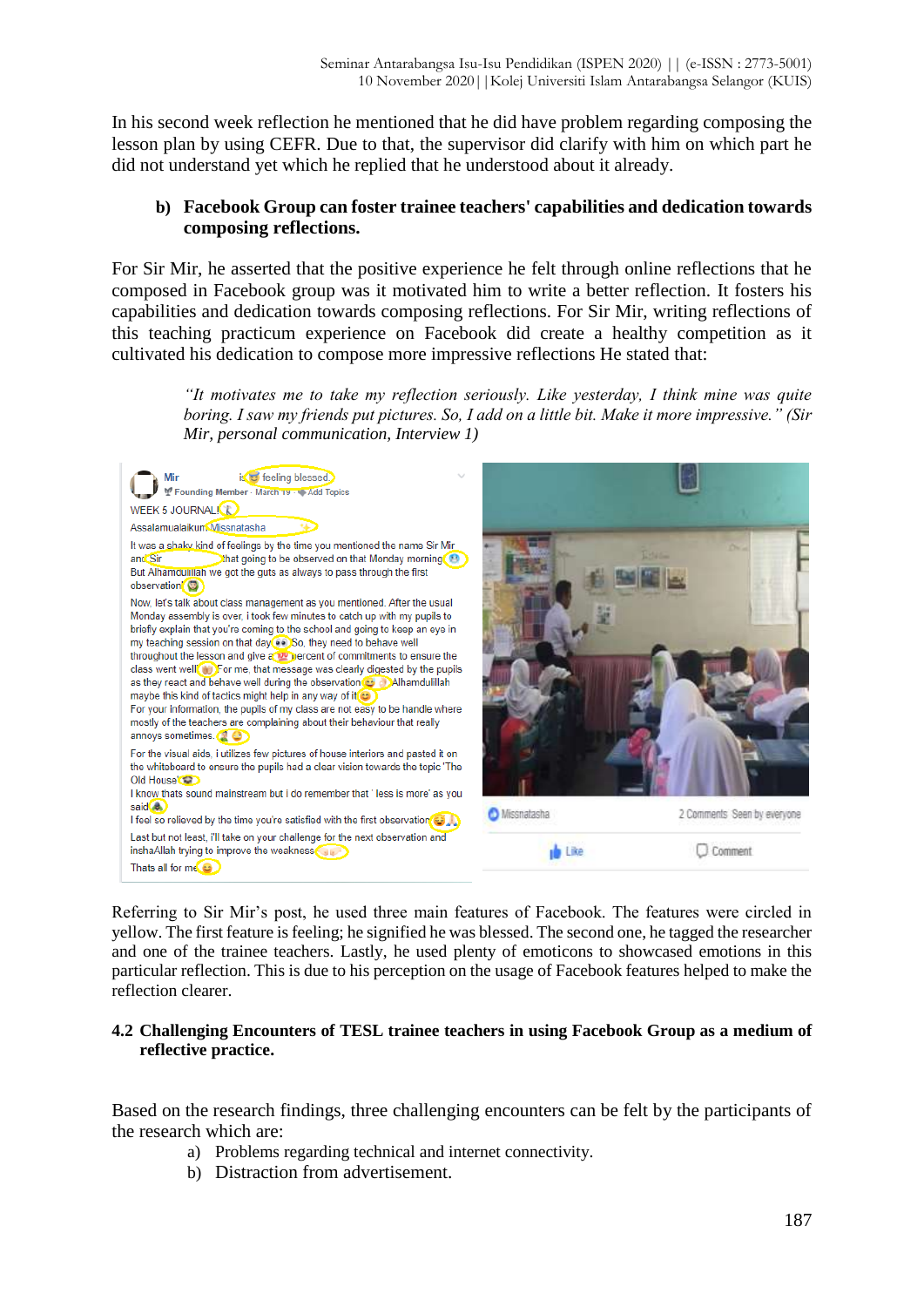c) Lack of familiarity to use the features provided.

The interview transcript and the Facebook post will be discussed below.

#### **a) Problems regarding technical and internet connectivity.**

The firts problem encountered by the trainee teachers was related to technical and internet connectivity. For instance, Miss Aina had experienced late submission of her reflections in her fifth week due to her internet data being limited. She posted her apology due to her late submission. She showcased her apology by using 'feeling' (sorry) feature.



On that week, she decided to upload a video to make her reflection more illustrative. However, due to the problem related to internet connectivity she experienced late submission. She showcased her disappointment due to this problem;

> *"Okay, one of the difficulties is because of my data limited. I am quite disappointed on that. Because my last week reflection I've included a video. Even though it is short video, but I could not upload successfully. So, I am quite disappointed, mad about that since Wednesday until now."* (Miss Aina, personal communication, Interview 1)

This problem was encountered by Sir Aus too who claimed that Facebook Apps required a lot of internet data. Similar to Miss Aina, at the end of month, Sir Aus' internet data is merely low. He added further that the delayed loading was probably from abundance of advertisement that appeared. He emphasized about this issue below;

> *"Honestly speaking, the FB (Facebook) apps use quite a lot of data. Because the advertisement maybe. Take time to load especially when our internet data is low. At the end of the month la usually."* (Sir Aus, personal communication, Interview 1)

#### **b) Distraction from advertisement.**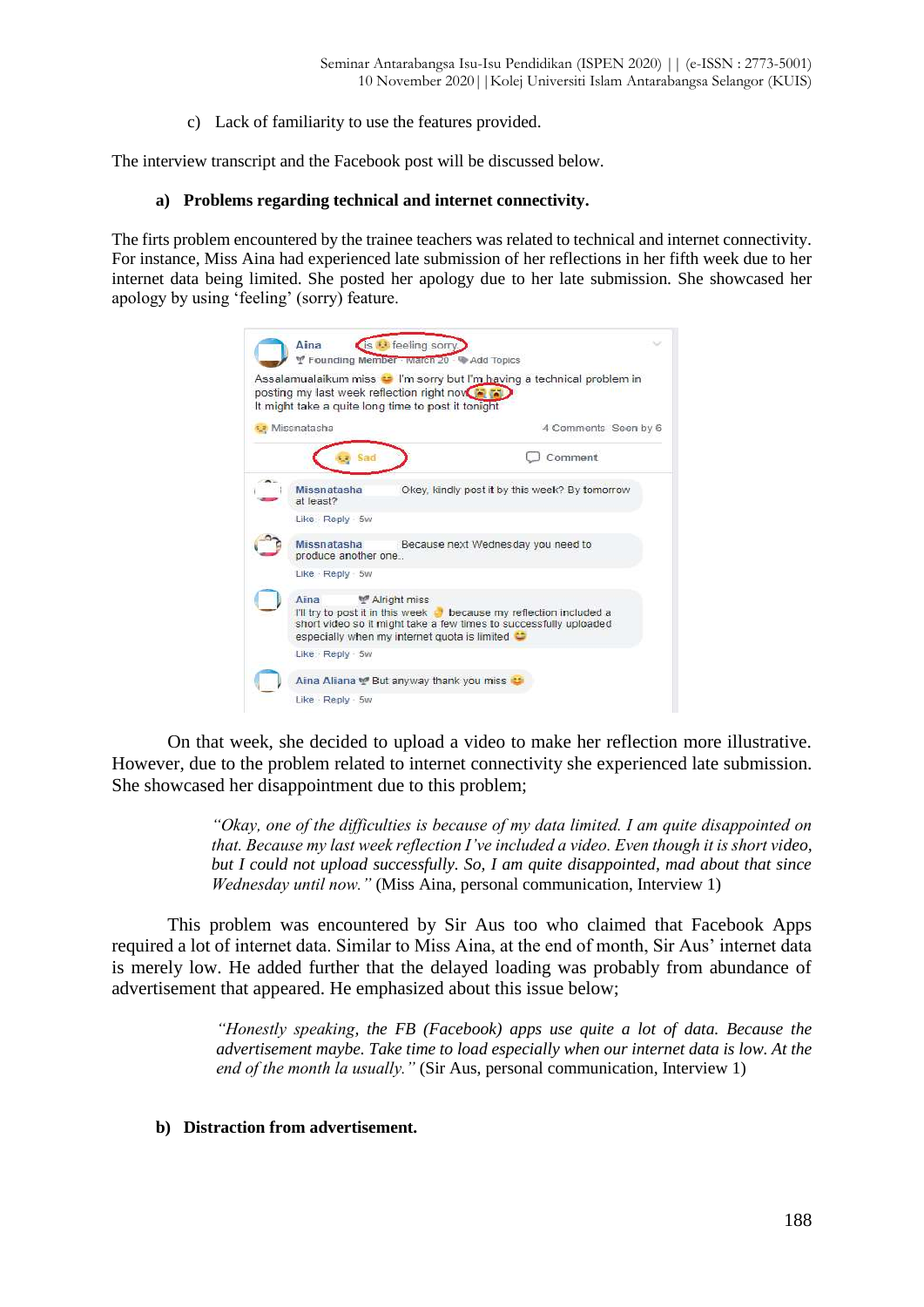In addition, Sir Mir also were annoyed with distractions on Facebook, such as his encounters with unsuitable or violent videos in his Newsfeed where he found distracting, together with the unrelated advertisement.

> *"Okay as we know that violence, any violence video sometimes that really distract. So sometimes it's not really related to our reflections. So, the idea that we have composed might loose and go away just like that. Too many advertisements."* (Sir Mir, personal communication, Interview 1)

## **c) Lack of familiarity to use the features provided.**

It is important to note that Facebook does have an option to control the content on what can appear on the user's Newsfeed. However, due to lack of familiarity on that option Sir Mir and Sir Aus encountered these difficulties. Their lack of familiarity on the safety and privacy features was probably the reason why these trainee teachers faced such difficulties. In the transcription below, Sir Aus admitted his lack of ability and familiarity of the feature.

> *"I don't think so. Just my problem on writing on Facebook just the ideas. Sometimes, ` we delay our reflections, of course. And I don't know the use of the features and everything. I don't know."* (Sir Aus, personal communication, Interview 1)

# **5.0 DISCUSSION**

Based on the findings, it was found that two trainee teachers were active users of Facebook where they logged into Facebook on the daily basis while one trainee teacher only utilized it once a week just for the purpose of posting the reflections. This finding indicates a difference with previous study conducted by Sendurur, Sendurur, and Yilmaz (2015) which found out that 62.7% among 412 Information Technology trainee teachers logged in to Facebook as a daily basis which indicated it as the most popular social networking site, and that Facebook was popular because the trainee teachers were comfortable using it. However, this finding from Sendurur, Sendurur, and Yilmaz (2015) was contradicting with the findings of this research, in which trainee teachers mentioned that they are not in favour of using Facebook anymore due to its trendiness. It could be said that with the emergence of other social media like Instagram, the choices of the selection are more varied thus allowing the users to choose. One of the possible reasons why Facebook was not as popular to these trainee teachers anymore because with the existence other social media such as Instagram which they believed has more attractive features like picture filter and attractive interface. With the emergence of new social networking sites, Facebook is no longer the only choice that the users have. However, the usage of Instagram in in an educational platform is still indefinite.

Facebook was chosen as a platform of reflective practice in this study is due to its nature of limitless interactivity and up-to-date information sources. Facebook is popular because of its capability where people can share information, announcement, memories and knowledge (Wilson, Gosling, & Graham, 2012). Trainee teachers utilized Facebook from searching news updates to obtaining new ideas and inspiration related to teaching aids. Wilson et al. (2012) added the motives for engaging in specific behaviours, such as adding content or joining groups allowed the users. Due to these communicative and social functions, Facebook is often seen has its possibility as to be transformed in teaching and learning practices as it is more social, open and collaboration oriented.

In this study, Facebook group was chosen as a medium for the trainee teachers to write their weekly reflection for five consecutive weeks. They engaged in the same behaviours which was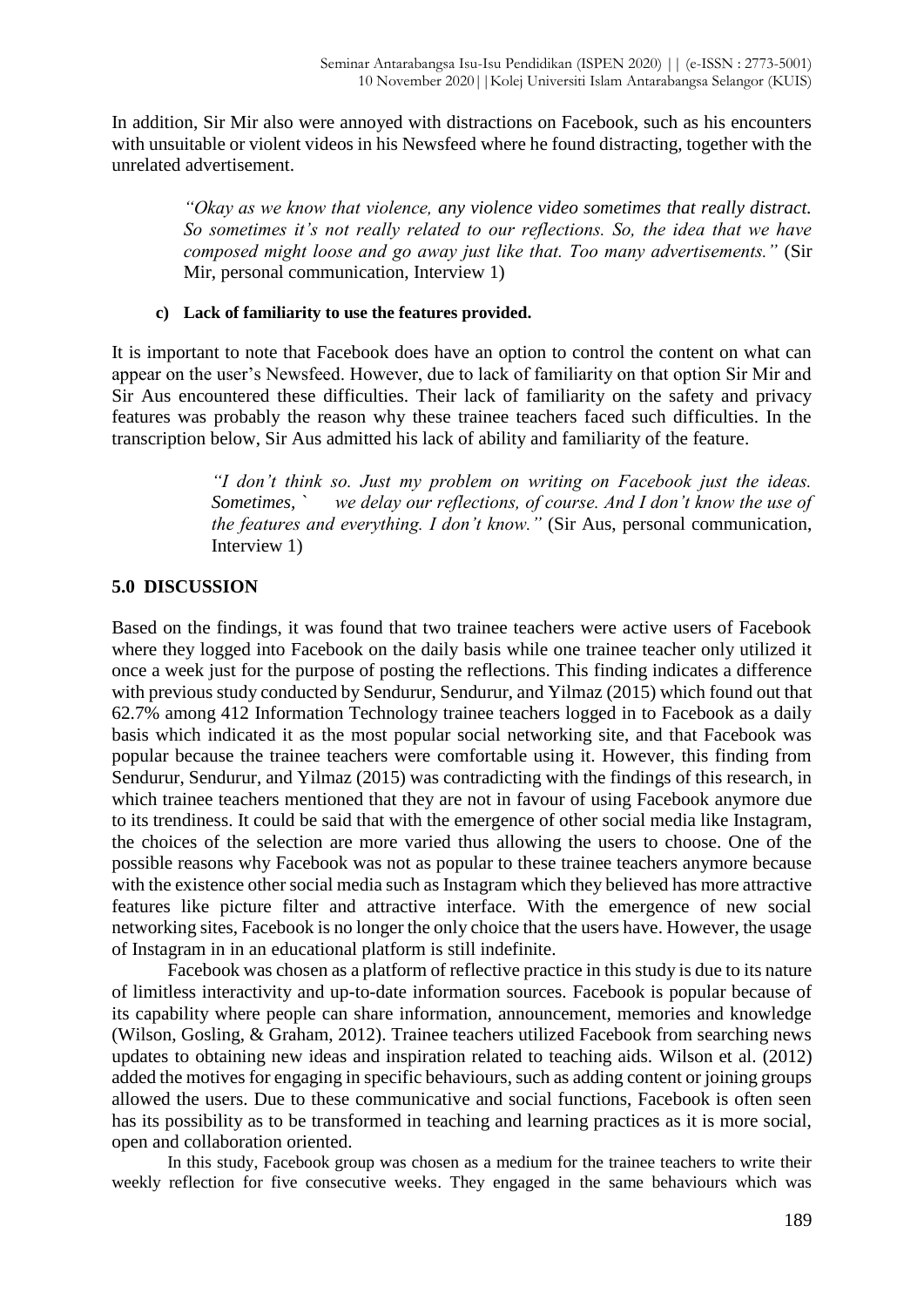composing weekly reflections. Based on the findings, all the trainee teachers acknowledged the audiences in this closed Facebook group were the supervisor and the trainee teachers under the same supervision. Based on the data obtained, the trainee teachers took only thirty minutes to one hour to compose the weekly reflection. The time spent was mainly used to write and drafting the content of reflection which was not taken much time.

In terms of their preferences on what to view and read in the Facebook group, they shared links, images or posts that are related to their professionalism and teaching practicum experiences. Based on the interviews, the trainee teachers preferred to read contents related to teaching aids, visually appealing images and mutual-shared problem with regards to their experiences in the teaching practicum. Consequently, the information shared assists them during the teaching practicum. However, there was a doubt on what was being shared by the other peers especially on the issue of the credibility of knowledge. The implies that trainee teachers perhaps only consider the supervisor, and not their peers, as a more knowledgeable authority in the Facebook group.

Hussain (2012) discovered that social media was used to promote collaboration in exchanging academic activities and developing social networks throughout the world. This notion was also aligned with the findings of this research. The positive experiences in using Facebook group are; it encourages proximity and support from the supervisor as well as fosters trainee teachers' dedication and their capability to reflect. Bosch (2009) stated that there are potential positive benefits of using Facebook in teaching and learning, particularly for the development of educational micro-communities. Based on this research finding, these trainee teachers believed that Facebook group allowed them to build rapport and get connected with the supervisor throughout the practicum session, and not only during teaching observations. These findings were supported by Prescott et al., (2015) who stated that that Facebook is a good site to communicate an easy and quick manner which led to an improvement on students' engagement in the class. In the case of this research, the rapport between trainee teachers and supervisor was encouraged and cultivated.

However, even though there are many positive findings from the study, the trainee teachers also reported some issues with the use of Facebook as a reflective platform. For one, this research found out that trainee teachers not only faced problems regarding external factors like technical and internet connectivity but also internal factors from themselves such as lack of confidence in their capabilities, distraction from the advertisement and lack of familiarity to use the features provided. The problem of internet connectivity was also mentioned as a downside factor that hampered the experience of using Facebook in these studies which affected the experience of the students in using Facebook.

#### **6.0 CONCLUSION AND IMPLICATIONS**

Journals are common in teacher development programme as it promotes reflection and metacognitive process among trainees (Hernández-Ramos, 2004). Over centuries, technological advancement benefits the evolution of journal writing. Traditional paper-based reflection practices (such as diary, logbook and portfolio) is limited only to one audience which is the instructor and therefore trainees tend to be selective in their writing with the purpose of meeting the instructor's expectation (Hernández-Ramos, 2004). Nowadays, this limited traditional reflection writing has been replaced by electronic and onlinebased platform. Users (i.e. trainee teachers) can attach audios, images, videos and hyperlinks to their journals (Hernández-Ramos, 2004; Schroeder, 2005) which further maximise the process of recapturing their experience to the truest moment.

Online journals enhance trainee's reflection activity as it offers great autonomy to learners and creates opportunity for them to interact with peers (Williams & Jacobs, 2004, p. 244). The emergence of blogs, forum board and social network increases the interactivity of reflection as it allows learners to share their writing without borders. Borderless platform of information brings large "authentic" audience which boost learners' motivation to maximise their effort in writing (Jonassen, 2000). Readers from all over the world are able to leave comments and suggestions which encourage the discovery of new materials (Wolf, 2010). Moreover, the communicative features open the possibility to work collaboratively, share information and engage in constructive arguments (Roberts, 2003; Williams & Jacobs, 2004). This leads to more critical reflections as learners are exposed to more learning opportunities (Hernández-Ramos, 2004; Roberts, 2003) such as comparing solutions to problems, analysing readers' suggestions and draw connections between experiences. Consequently, online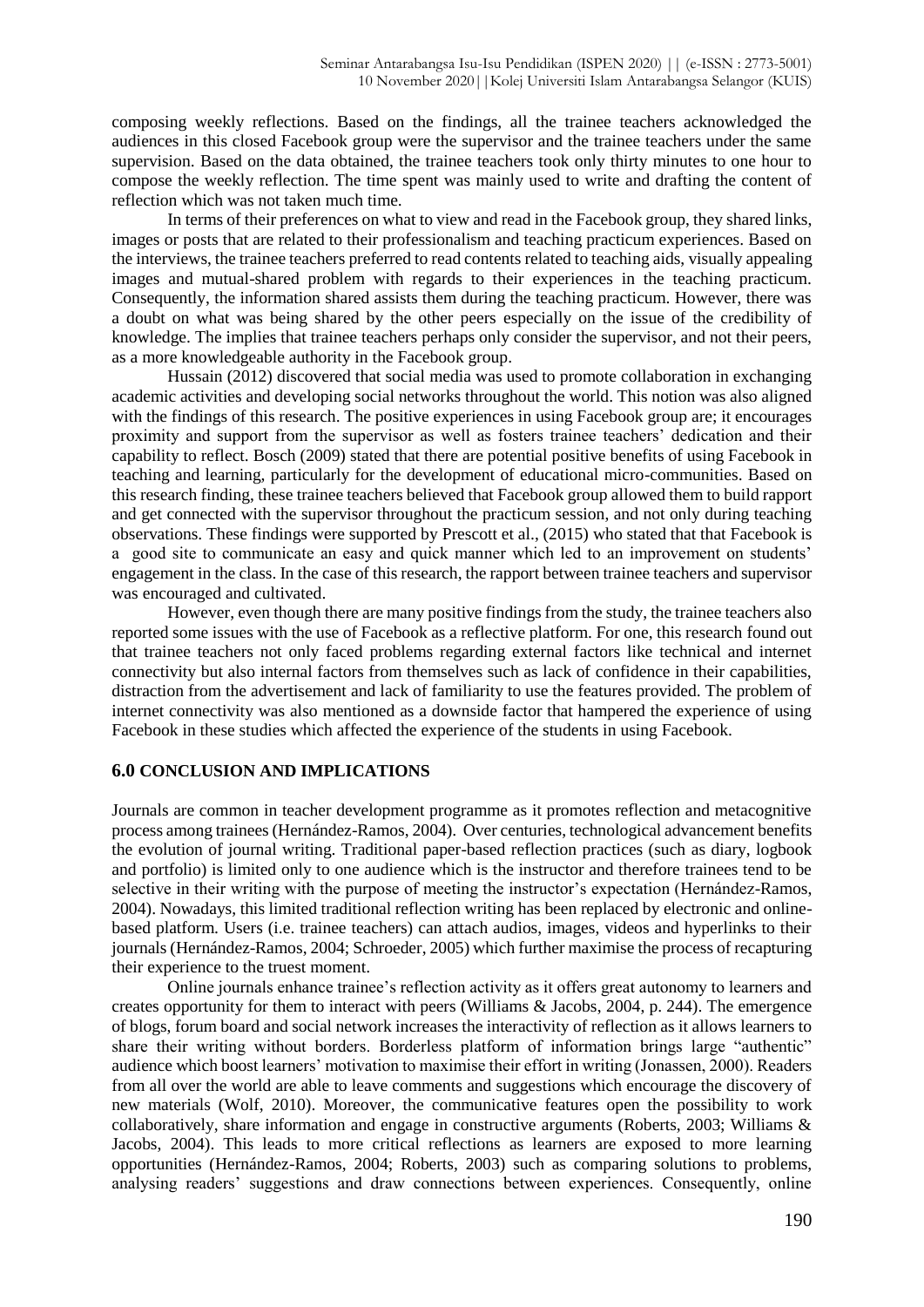reflection aids in improving trainees' self-esteem and professional development; and boost confidence in the "power and validity" of their ideas (Hernández-Ramos, 2004).

The development of reflective tool does revolve its nature of communication especially in improving the sense of interactivity which is lacking in the traditional approach is implemented. Based on the issues mentioned above, there is a need to develop an online support system to ease the supervisor to monitor trainee teachers' progress through composing reflections. As quoted from Bicen & Cavus (2011), educators are now turning to Web 2.0 tools, drawing upon their ability to assist in creating, collaborating on and sharing content. Due to that, reflective writing should explore the possibility in an attempt to improve trainee teachers' teaching skills.

## **7.0 REFERENCES**

- Belvis, E., Pineda, P., Armengol, C., & Moreno, V. (2012). *European Journal of Teacher Education Evaluation of reflective practice in teacher education*. *May 2015*, 37–41. https://doi.org/10.1080/02619768.2012.718758
- Bosch, T. E. (2009). *Using online social networking for teaching and learning : Facebook use at the University of Cape*. *0167*(January). https://doi.org/10.1080/02500160903250648
- Bruster, B. G., & Peterson, B. R. (2013). *Reflective Practice : International and Multidisciplinary Perspectives Using critical incidents in teaching to promote reflective practice*. *May 2015*, 37– 41. https://doi.org/10.1080/14623943.2012.732945
- Coulson Debra, H. M., Coulson, D., & Harvey, M. (2013). Scaffolding student reflection for experience-based learning: a framework. *Teaching in Higher Education*, *18*(4), 401–413. https://doi.org/10.1080/13562517.2012.752726
- Hussain, I. (2012). *A Study to Evaluate the Social Media Trends among University Students*. *64*, 639– 645. https://doi.org/10.1016/j.sbspro.2012.11.075
- Jones, M., & Ryan, J. (2014). *Asia-Pacific Journal of Teacher Learning in the practicum : engaging pre-service teachers in reflective practice in the online space*. *May 2015*, 37–41. https://doi.org/10.1080/1359866X.2014.892058
- Killeavy, M., & Moloney, A. (2010). Reflection in a social space: Can blogging support reflective practice for beginning teachers? *Teaching and Teacher Education*, *26*(4), 1070–1076. https://doi.org/10.1016/j.tate.2009.11.002
- Prescott, J., Stodart, M., Becket, G., Wilson, S., Prescott, J., Stodart, M., Becket, G., The, S. W., Prescott, J., Stodart, M., Becket, G., & Wilson, S. (2015). *Educational Tool The Experience of using Facebook as an Educational Tool*. *0888*. https://doi.org/10.11120/hsce.2013.00033
- Sendurur, P., Sendurur, E., & Yilmaz, R. (2015). Computers in Human Behavior Examination of the social network sites usage patterns of pre-service teachers. *Computers in Human Behavior*, *51*, 188–194. https://doi.org/10.1016/j.chb.2015.04.052
- Wilson, R. E., Gosling, S. D., & Graham, L. T. (2012). A Review of Facebook Research in the Social Sciences. In *Perspectives on Psychological Science* (Vol. 7, Issue 3). https://doi.org/10.1177/1745691612442904
- Belvis, E., Pineda, P., Armengol, C., & Moreno, V. (2012). *European Journal of Teacher Education Evaluation of reflective practice in teacher education*. *May 2015*, 37–41. https://doi.org/10.1080/02619768.2012.718758
- Bosch, T. E. (2009). *Using online social networking for teaching and learning : Facebook use at the University of Cape*. *0167*(January). https://doi.org/10.1080/02500160903250648
- Bruster, B. G., & Peterson, B. R. (2013). *Reflective Practice : International and Multidisciplinary Perspectives Using critical incidents in teaching to promote reflective practice*. *May 2015*, 37– 41. https://doi.org/10.1080/14623943.2012.732945
- Coulson Debra, H. M., Coulson, D., & Harvey, M. (2013). Scaffolding student reflection for experience-based learning: a framework. *Teaching in Higher Education*, *18*(4), 401–413. https://doi.org/10.1080/13562517.2012.752726
- Hussain, I. (2012). *A Study to Evaluate the Social Media Trends among University Students*. *64*, 639– 645. https://doi.org/10.1016/j.sbspro.2012.11.075
- Jones, M., & Ryan, J. (2014). *Asia-Pacific Journal of Teacher Learning in the practicum : engaging pre-service teachers in reflective practice in the online space*. *May 2015*, 37–41.